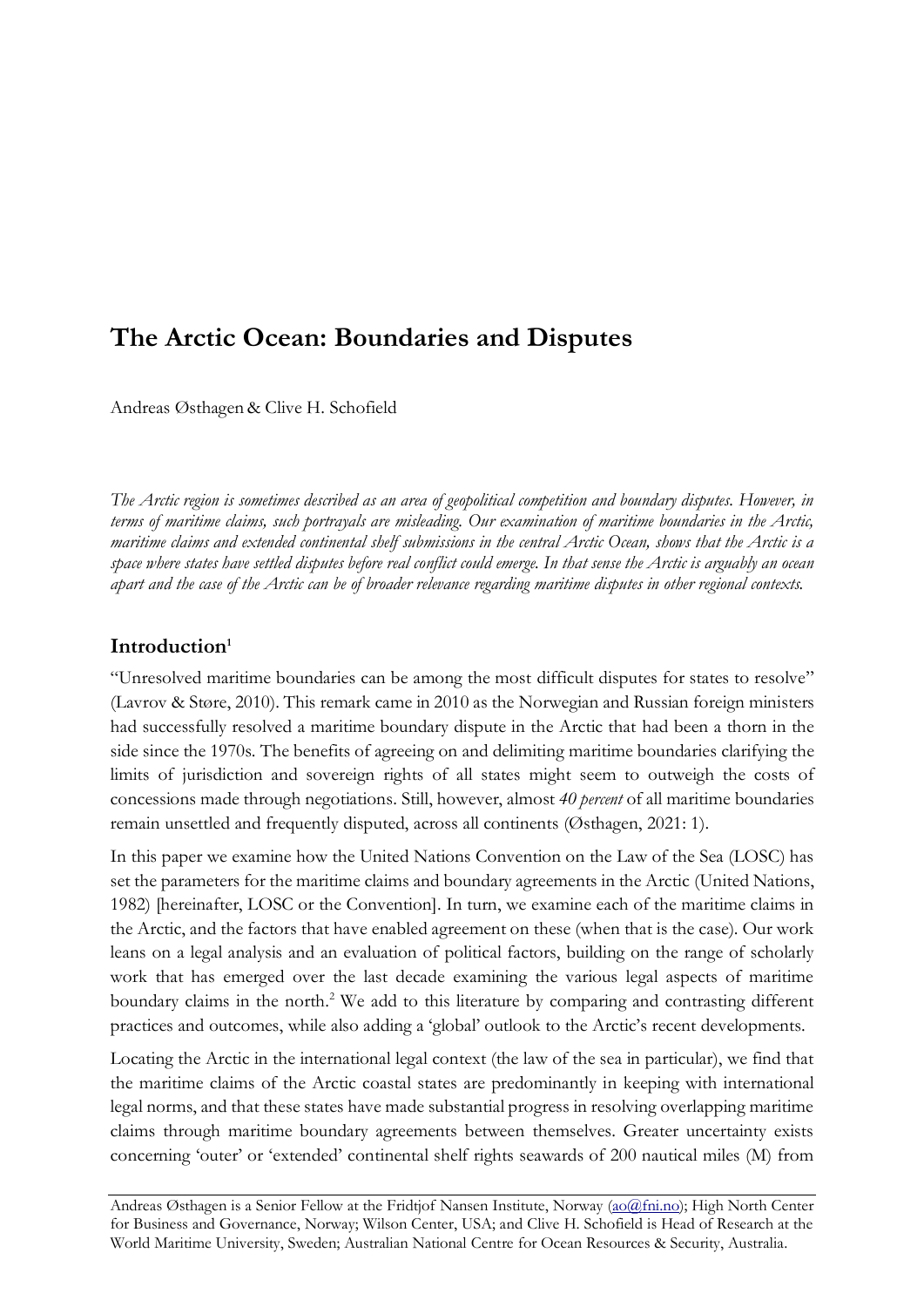baselines along the coast. Nonetheless, despite broad areas of overlapping assertions to continental shelf rights in the central Arctic Ocean, the region has been characterized by substantial scientific and legal cooperation – not conflict.

# **The Law of the Sea and the Arctic Ocean**

The 1982 United Nations Convention on the Law of the Sea (LOSC) provides the generally accepted legal framework governing maritime jurisdictional claims and the delimitation of maritime boundaries between national maritime zones (United Nations, 1982). The LOSC has gained widespread international recognition: at the time of writing, 167 states (plus the European Union) had become parties to it (United Nations, 2021).

A key achievement of the LOSC was agreement on the spatial limits to national claims to maritime jurisdiction, predominantly defined as extending to a set distance from baselines along the coast. Thus, the territorial sea, contiguous zone and exclusive economic zone (EEZ) are not to exceed 12, 24 and 200 M respectively from baselines along the coast (LOSC Articles 3 and 4, 33 and 57). The delineation of the outer limits of each of these zones of maritime jurisdiction requires an understanding of the location of baselines along the coast (see Figure 1). Defining the outer limits of the continental shelf is more complex, involving a range of geophysical criteria as well as distance measurements, as explored below in relation to the central Arctic Ocean.

Of the five Arctic Ocean coastal states – Canada, Denmark, Norway, Russia and USA – four are parties to the LOSC. Although not a party to the LOSC, the USA generally regards the core principles of UNCLOS as being reflective of customary international law and thus binding on all states. 4

Figure 1: Schematic of maritime jurisdiction claims of a coastal State measured seawards from baselines along the coast. 5

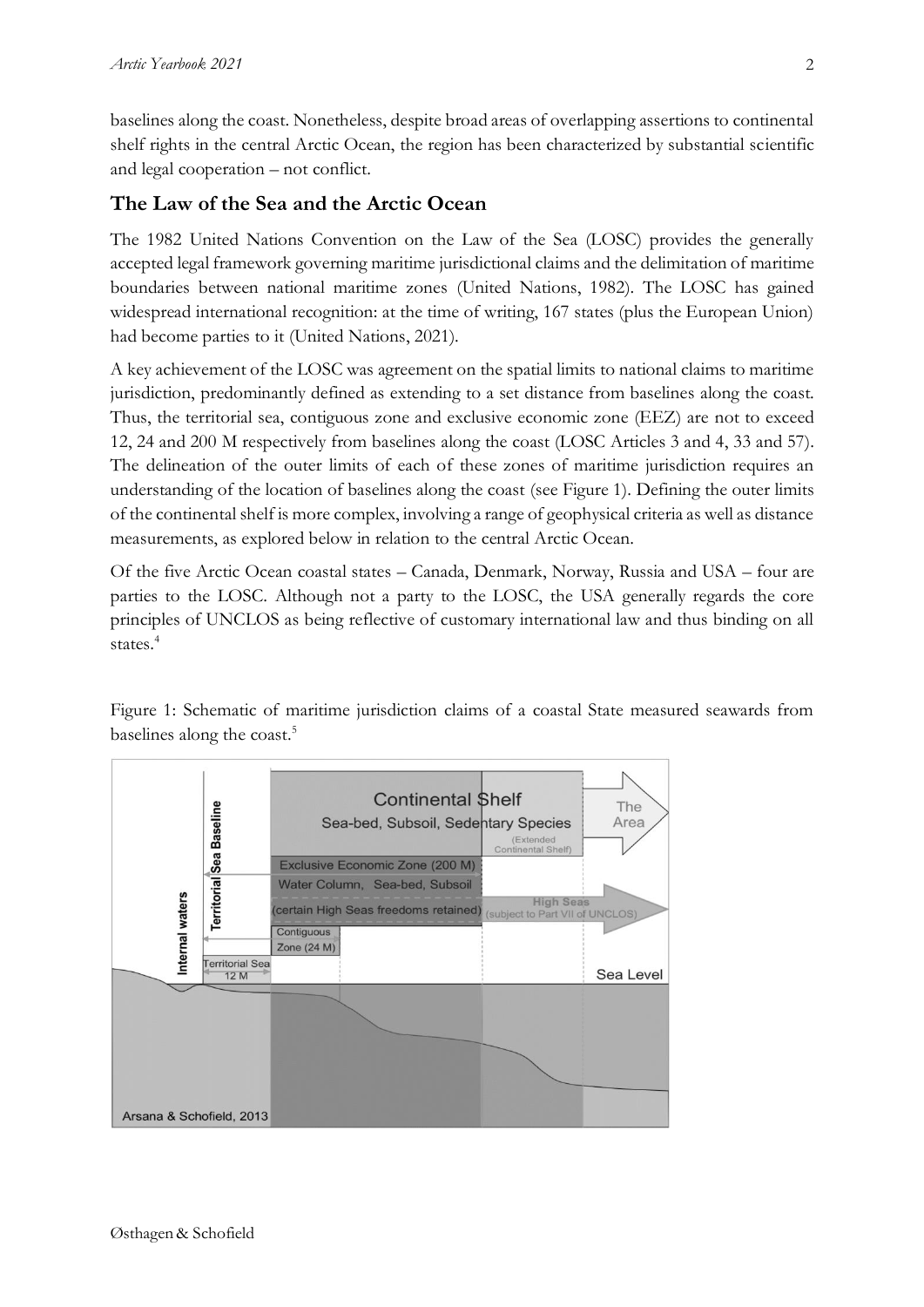#### **Arctic Maritime Boundary Agreements**

All the Arctic coastal states have advanced broad maritime claims, in keeping with both international law and their own national interests (R. R. Churchill, 2001). These maritime claims include 12 M-broad territorial seas (except in respect of Greenland, where a 3 M territorial sea is claimed). Canada, Norway, Russia and the USA also claim contiguous zone rights out to 24 M, although Norway's claim here does not apply to Jan Mayen Island or Svalbard. Additionally, all the Arctic coastal states claim EEZs out to 200 M (see Figure 2), although Norway has only claimed a Fisheries Protection Zone around Svalbard.



Figure 2: Arctic Maritime Claims and Boundaries.

Source: Prepared for the authors by I Made Andi Arsana

Focusing on the Arctic Ocean-area specifically, there are five bilateral maritime boundary situations on the Arctic Ocean: Russia–USA, USA–Canada, Canada–Denmark (Greenland), Denmark (Greenland)–Norway (Svalbard), and Norway–Russia (see Figure 1).<sup>6</sup> Considerable progress has been achieved in the resolution of overlapping maritime claims between adjacent Arctic States, at least within 200 M of the coast.

We commence by looking at each agreement chronologically. **In 1973, Canada and Denmark**, on behalf of Greenland, agreed on an almost 1,500 M long continental shelf boundary (Canada– Denmark, 1973). The boundary stretches from near the intersection of their 200 M limit at the mouth of the Davis Strait, to the Lincoln Sea by way of Baffin Bay, Nares Strait and Robeson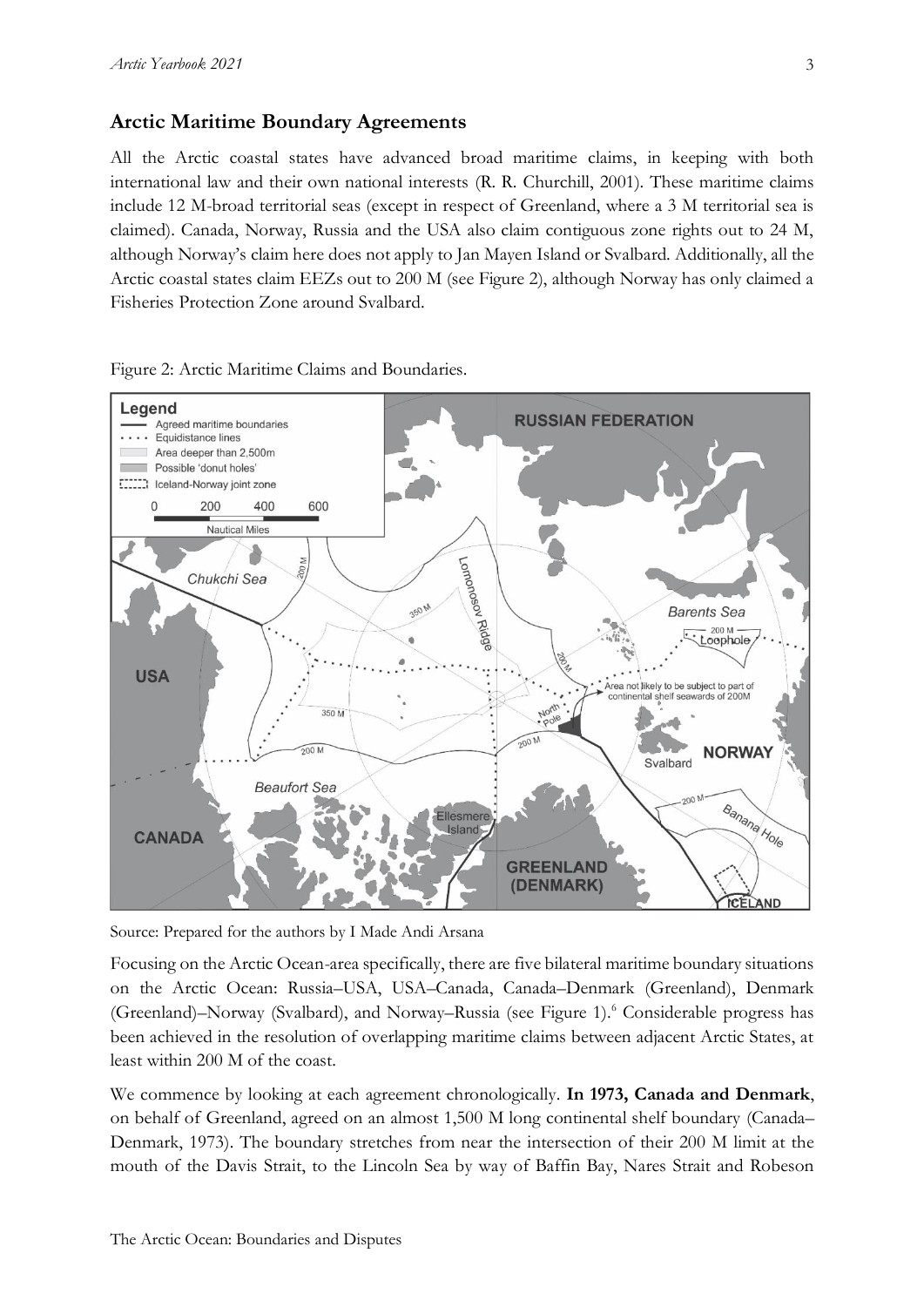Channel (Alexander, 1993: 371–72). The agreement is innovative in two ways. First, the boundary includes a short gap in the Nares Strait within which the disputed Hans Island lies. Measuring just over 1km<sup>2</sup>, this islet is the sole disputed land territory in the Arctic region. Entirely ignoring this disputed feature was a creative way to circumvent this sovereignty dispute (see Figure 3).

Moreover, while the boundary is based on equidistance between opposite shores, at the time of its negotiation there was uncertainty over the location of certain basepoints in the high Arctic, so the treaty made provision for later adjustment of the line, in light of new surveys, on the basis of the same principles (Canada–Denmark, 1973: para. 4). Accordingly, a slight adjustment to the boundary line was made in 2004 (Canada–Denmark, 2004).



Figure 3: Maritime Delimitation between Canada and the Kingdom of Denmark (Greenland).

Source: Prepared for the authors by I Made Andi Arsana

A further long maritime boundary was delimited between **the USA and the then-USSR in 1990** (United States–Union of Soviet Socialist Republics, 1990; Verville, 1993). This agreement stretches

4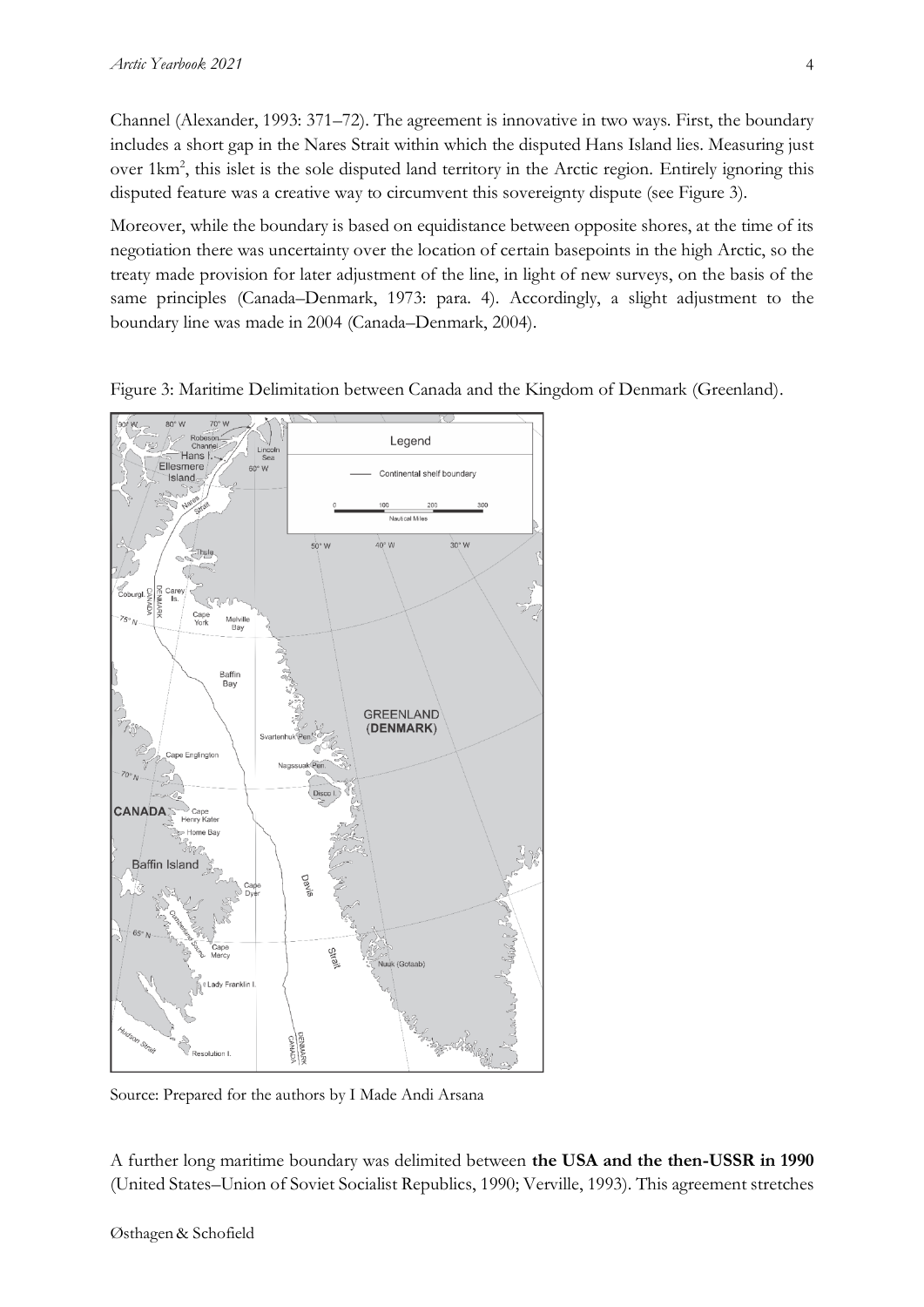through the Bering Strait between Alaska and Russia, and extends into the Arctic Ocean to the north and the Bering Sea to the south. The agreement is based on the line defining the western limit of the area covered by the 1867 Convention whereby the USA purchased Alaska from the Russian Empire (Russia–United States, 1867). The boundary line relevant to the Arctic Ocean is a straight line heading due north from a specified point in the Bering Straits 'as far as permitted under international law' and thus to their 200 M limits and potentially further seaward in the central Arctic Ocean depending on the delineation of outer continental shelf limits beyond their EEZ limits.

The agreement provides for four 'Special Areas', one of which is located in the Arctic Ocean (the other three being in the Bering Sea) and comprises an area on the US side of the boundary line which lies within 200 M of the baselines of the USSR but beyond 200 M from the baselines of the USA (United States–Union of Soviet Socialist Republics, 1990: para. 3 (1)). These special areas ensured that all maritime spaces within 200 M of either or both of their coasts are delimited between these two states. Although this boundary treaty is not in force (Russia has not formally ratified it), both sides have respected its terms, consistent with an exchange of notes between them (see Figure 4) (Verville, 1993: 454; Smith, 1994; Schofield, 2015).



Figure 4: Maritime Delimitation between the USA and USSR/Russian Federation.

Source: Prepared for the authors by I Made Andi Arsana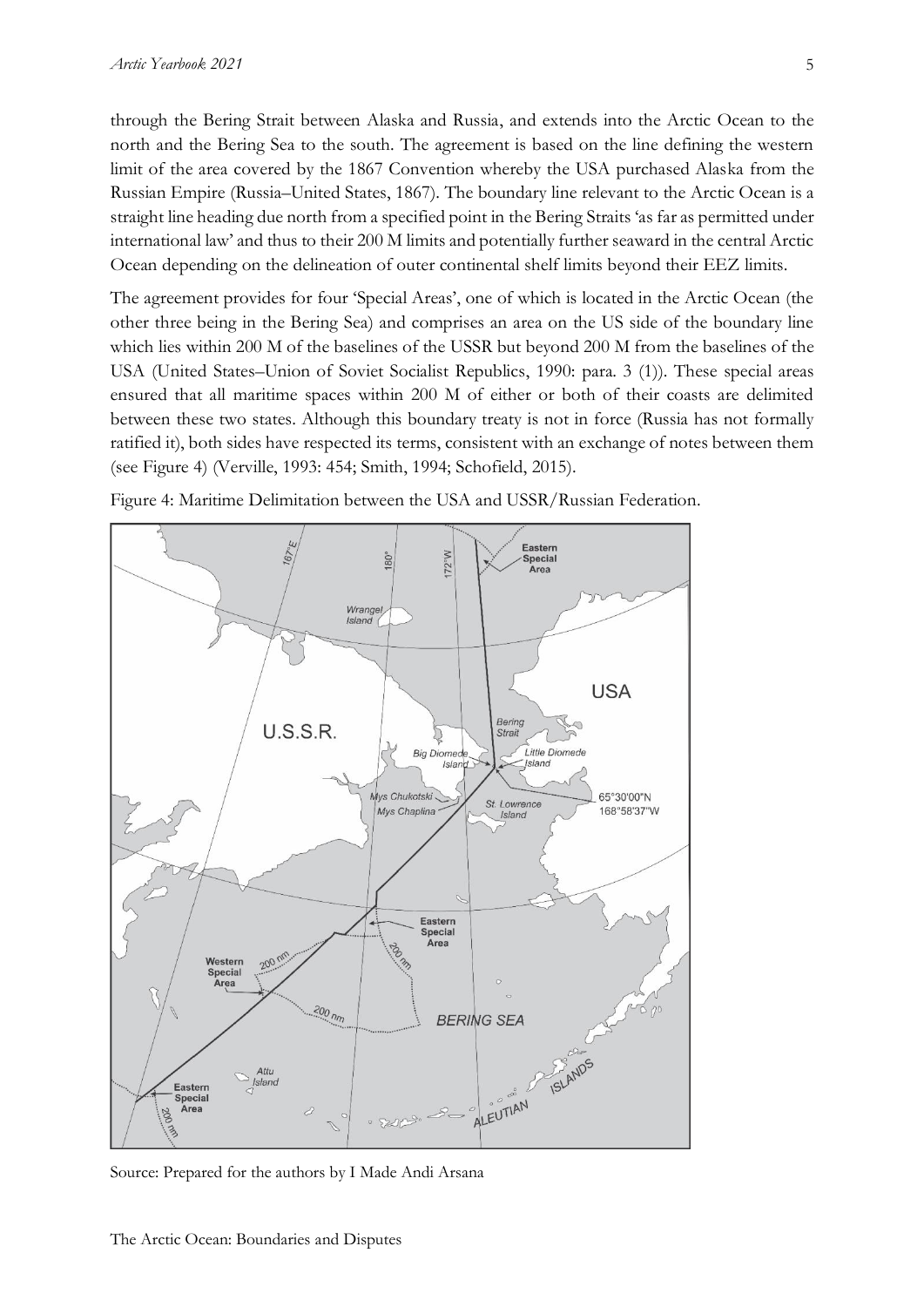Further progress was made in maritime delimitation in the Arctic Ocean, when in **February 2006 Denmark and Norway** reached agreement on an approximately 430 M-long equidistance-based continental shelf and fisheries zone boundary between the coasts of Greenland and Svalbard (Denmark–Norway, 2006; Oude Elferink, 2007). In concluding that treaty, Denmark implicitly recognised that Svalbard generates both fishing and continental shelf rights. For Norway, this was an important consideration, as it underpins the Norwegian view that Svalbard can generate offshore zones and thus its relevance for maritime boundary delimitation in the Arctic (see Figure 1). This point is at times disputed by other states on the wording of the Svalbard Treaty. 6

Then the perhaps most significant recent progress in resolving Arctic Ocean maritime disputes involves **Norway and Russia and the 2010**-maritime boundary agreement. First, in 2007, the two countries reached an agreement essentially replacing the 1957 Varangerfjord treaty, extending the delimitation line to 39.41 M (Russia–Norway, 2007). However, further north, in the Barents Sea and Arctic Ocean, overlapping claims to continental shelf and encompassing an area of approximately 175,000 km<sup>2</sup> persisted from the 1970s (Moe, Fjærtoft, & Øverland, 2011). At the core of the dispute was Norway's preference for a median line solution and Russia's preference for a sector line. Access to fisheries resources, especially commercially valuable cod and haddock stocks supported by the highly productive and diverse ecosystem of the Barents Sea, also caused friction, although ultimately this led to cooperative management measures being adopted before the boundary agreement (R. Churchill & Ulfstein, 1992; Stabrun, 2009; Hønneland, 2012).

The breakthrough on the remaining boundary issues came in 2010, when the two countries committed to an all-purpose boundary to be drawn "on the basis of international law in order to achieve an equitable solution", recognizing "relevant factors ... including the effect of major disparities in respective coastal lengths" while dividing "the overall disputed area in two parts of approximately the same size" (Norwegian Government, 2010). The four-decade-long dispute was resolved through a landmark agreement whereby the disputed area, within and beyond 200 M limits, was delimited for continental shelf and EEZ rights between the two states (Norway–Russian Federation, 2010), as well as the Fisheries Protection Zone around Svalbard. The agreement contains provisions aimed at continued cooperation over fisheries (Henriksen & Ulfstein, 2011: 1); there are also provisions on co-management of any hydrocarbons that straddle the boundary (Byers, 2013: 43–44; Fjærtoft et al., 2018).

An innovative feature of the agreement is that, analogous to the Special Areas defined between the USA and USSR, an area of EEZ located on the Russian side of the boundary line is actually beyond 200 M from Russian baselines but is within 200 M of the Norwegian coast (Norway–Russian Federation, 2010: para. 3). This arrangement enabled the two states to divide the entirety of the EEZ area within 200 M of their coasts, albeit not necessarily within 200 M of the baselines of the state on whose side of the line a particular area of EEZ is located (see Figure 5).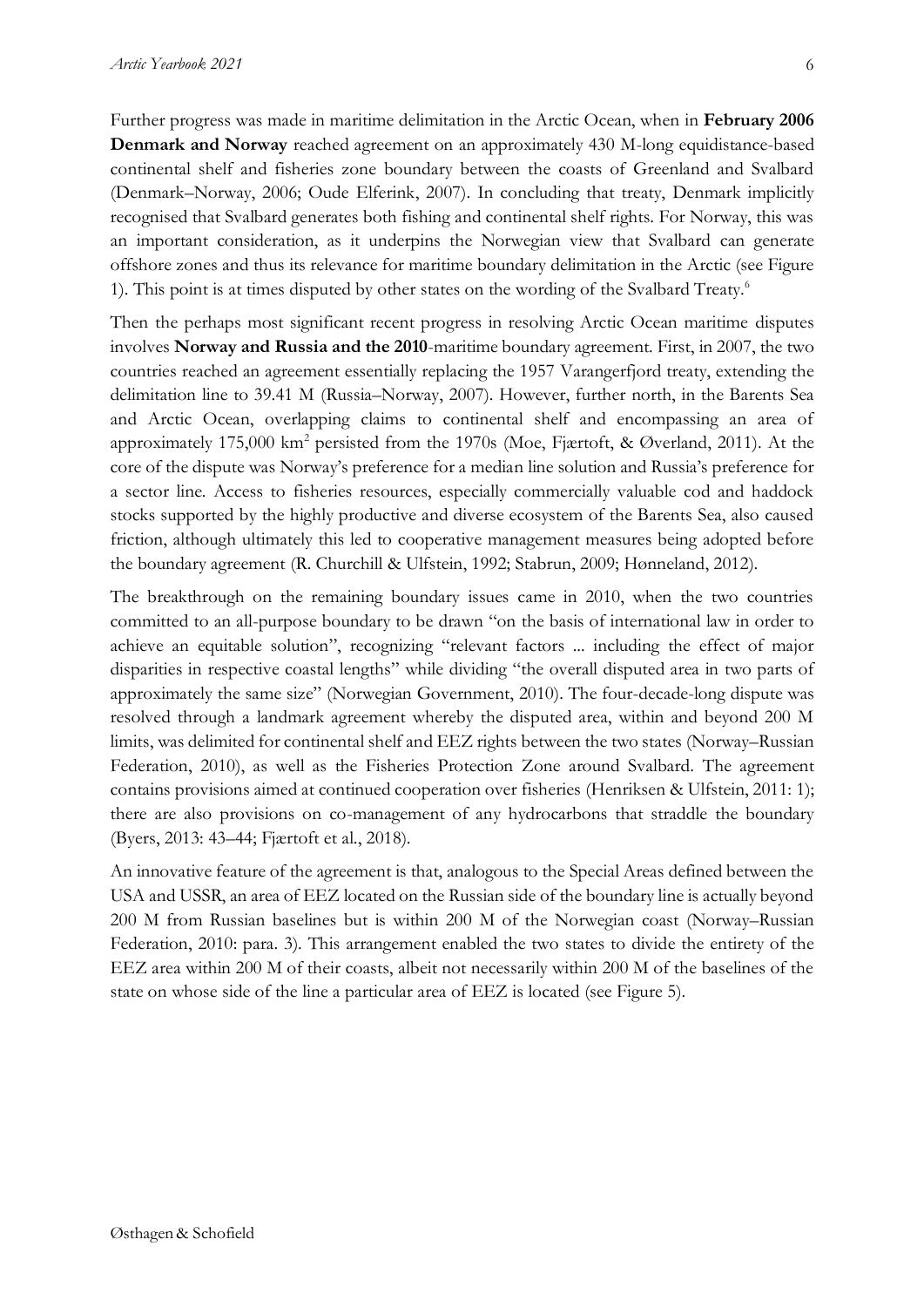



Source: Prepared for the authors by I Made Andi Arsana

Finally, **in 2012, Canada and Denmark** (Greenland) announced an agreement in principle on a maritime boundary out to 200 M in the Lincoln Sea (Canadian Department of Foreign Affairs, 2012): equidistance would be applied, with further technical adjustments to be made to the 1973 Agreement (see Figure 1).

### **Arctic Disputes and Overlaps**

The main dispute remaining in regards to Arctic maritime zones concerns delineation in the **Beaufort Sea between Canada and the USA**. The dispute centres on the wording of a treaty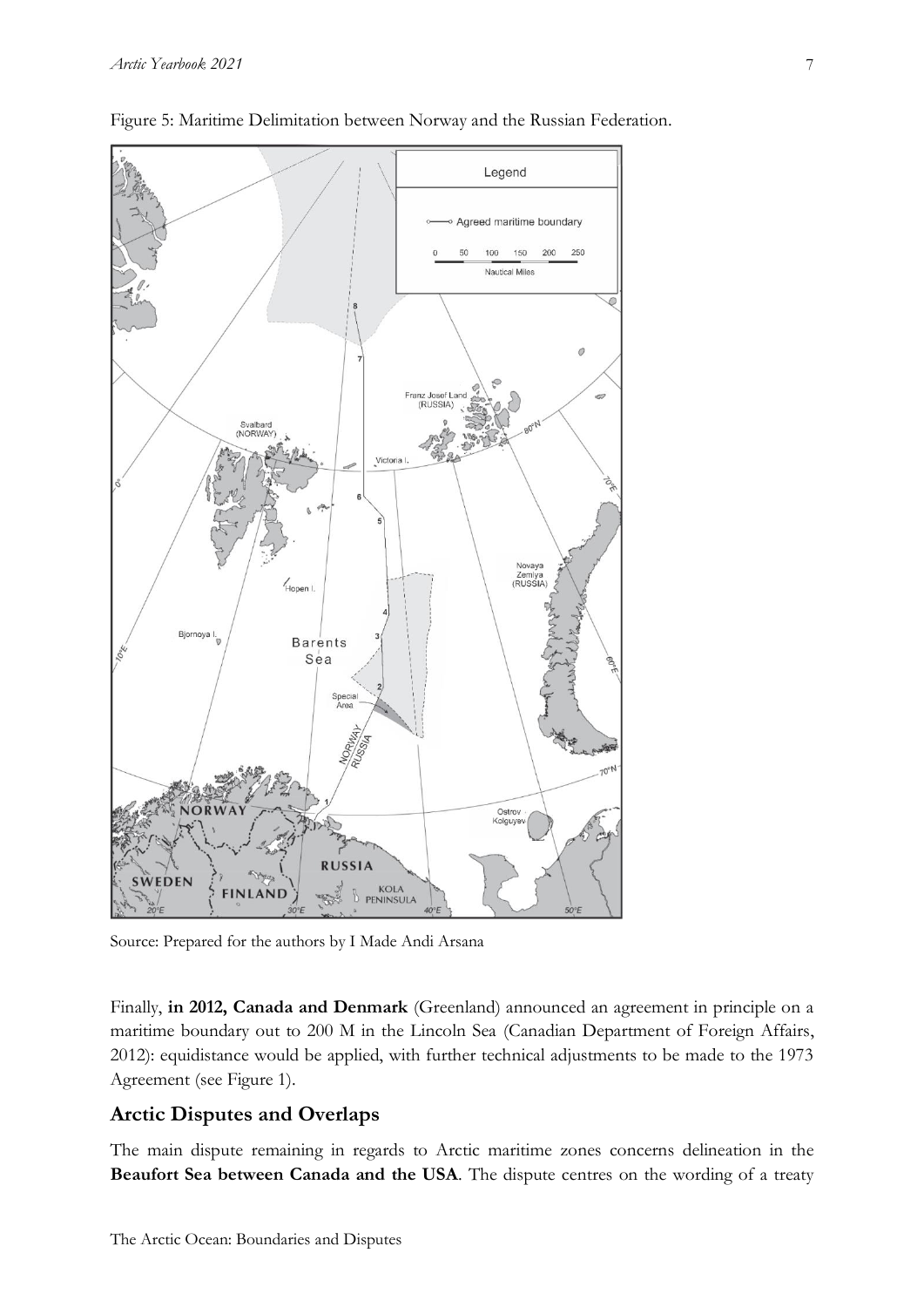concluded between Russia and Great Britain in 1825 (the USA assumed Russia's Treaty rights when it purchased Alaska in 1867; Canada acquired Britain's rights in 1880). This treaty set the eastern border of Alaska at the "meridian line of the 141st degree, in its prolongation as far as the frozen ocean" (Great Britain-Russia, 1825: para. 3). Canada asserts that this treaty provision established both the land border and the maritime boundary, and that both must follow a straight northern line. In contrast, the USA holds that the delimitation applies only to land and therefore does not extend beyond the terminus of the land boundary on the coast. For delimitation in the Beaufort Sea, the USA considers an equidistance line to be the legally and geographically appropriate solution (see Figure 6) (US Department of State, 1995).



Figure 6: Overlapping Maritime Claims in the Beaufort Sea.

Source: Prepared for the authors by I Made Andi Arsana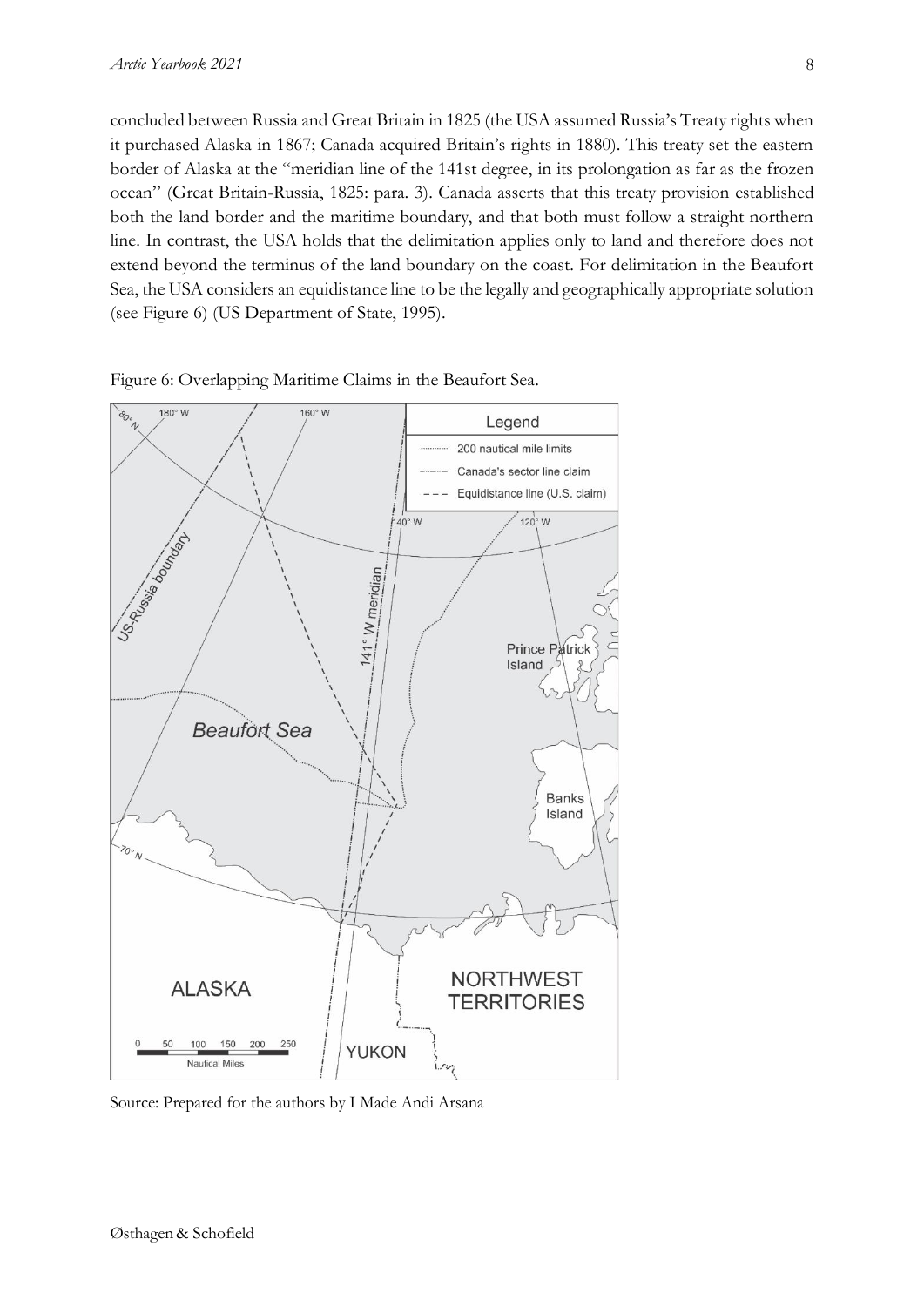from adopting the other's position (see Figure 6).

Canada and the USA sought to resolve the Beaufort Sea dispute in the late 1970s, but without success. Collaborative mapping beyond 200 M with a Canadian and a US icebreaker (2008–2011) arguably opened the way to resolution of this, by showing that the continental shelf in the Beaufort Sea might stretch 350 M or more offshore (Baker & Byers, 2012; Byers & Østhagen, 2017). The extended continental shelf adds a twist to the Beaufort Sea boundary dispute as seawards of 200 M, an equidistance line is diverted to the northwest because of the influence of Canadian Arctic

In March 2010, the Canadian government signalled its desire to "work with other northern countries to settle boundary disagreements" (Government of Canada, 2010). Discussions were, however, suspended in 2011, after the two countries decided they would need more scientific information on the existence and location of hydrocarbon reserves before negotiating a boundary.

islands (Baker & Byers, 2012). In spatial terms, therefore, both Canada and the USA would benefit

The other dispute that remains concerning maritime zones is between **Canada and Denmark in the Lincoln Sea**. In 2004, the scope of the dispute was reduced when Denmark modified its straight baselines, replacing the 40.9 M baseline east of Beaumont Island with a series of shorter baselines, including one connecting Beaumont Island to John Murray Island, the next island in the chain (Kingdom of Denmark, 2004). These Danish changes reduced the size of the northernmost disputed area almost to the point of eliminating it, and likely contributed to the announcement made by the Canadian and Danish foreign ministers in 2012 that negotiators "have reached a tentative agreement on where to establish the maritime boundary in the Lincoln Sea" (Canadian Department of Foreign Affairs, 2012; Mackrael, 2012).

The only issue left for negotiation was a joint management regime for any straddling hydrocarbon deposits. This point could not be dealt with solely by the Danish and Canadian negotiators, because, although Denmark retains control over Greenland's foreign policy, the Greenland government has since 2008 exercised control over natural resources, including on the continental shelf (Erdal, 2013). In 2018, Denmark and Canada established a 'Joint Task Force on Boundary Issues' in order to settle the outstanding issues regarding this maritime, <sup>7</sup> which has yet to lead to a final agreement as per October 2021.

#### **Outer continental shelf areas and the Central Arctic Ocean**

On 2 August 2007, a Russian expedition used a submersible to drop a rustproof titanium casket containing a Russian flag on the Arctic seabed at around 4,200 m depth beneath the North Pole (BBC News, 2007). This action generated considerable media coverage, much of which was decidedly alarmist in nature. This tone extended to the diplomatic arena when the Canadian Foreign Minister, Peter MacKay, appeared to dismiss the flag-dropping incident as a stunt, stating "This isn't the  $15<sup>th</sup>$  century. You can't go around the world and just plant flags and say 'We're claiming this territory'" (Parfitt, 2007). In response, the Russian Foreign Minister, Sergei Lavrov, observed that "no one is throwing flags around"; analogies were drawn between Russia's action and Hillary and Tenzing planting the Union Jack on the summit of Everest in 1953 (Parfitt, 2007). Indeed, Lavrov was at pains to emphasize that Russia was not acting unilaterally: its actions were "in strict compliance with international law" (Novosti, 2007).

Concerning continental shelf areas seawards of 200 M, LOSC Article 76 lays down complex criteria whereby the outer limits of the continental shelf may be determined with assistance from a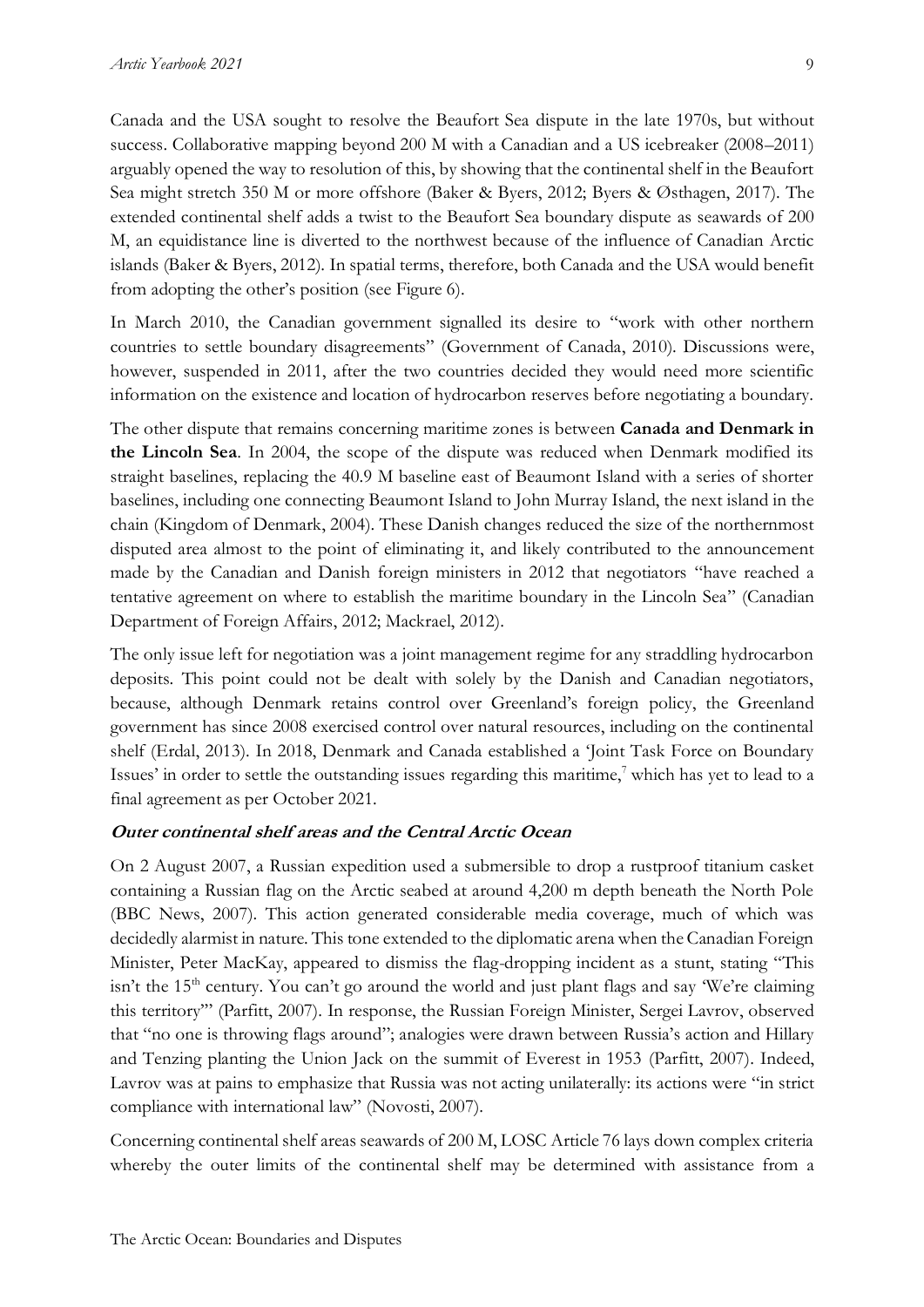scientific and technical body established through the Convention – the Commission on the Limits of the Continental Shelf (CLCS). This complexity arises because continental shelf entitlements seawards of 200 M limits are delineated not solely by reference to a distance formula. These areas of continental shelf seawards of 200 M limits are often referred to as 'outer' or 'extended' continental shelf, although legally there is only one continental shelf. Two maximum constraint or cut-off lines are then applied: a limit of 100 M from the 2500-metre depth isobath or depth contour, or 350 M from the coastal state's baselines (Article 76(5)).

It has been suggested that delineating the outer limits of the continental shelf seawards of 200 M limits is challenging because of numerous 'complexities and ambiguities' associated with Article 76 (Macnab, 2004b; 2004a; Cook & Carleton, 2000), as well as issues concerning the way in which the Commission works (McDorman, 2002). Preparing a submission for the CLCS requires a coastal state to gather information related to the morphology of its continental margin and its geological characteristics as well as bathymetric information relating to water depth, and also to determine distance measurements, for example, the location of 200 M and 350 M limit lines. Although this is necessarily an expensive and time-consuming task, this process does have the significant virtue of providing for a definable outer limit to the continental shelf – which McDorman has termed "the real achievement" of Article 76 of LOSC (McDorman, 2002: 307).

All the Arctic coastal states have been active in gathering the data required to formulate submissions. Some – like the USA and Canada – have cooperated amongst themselves, for example, in order to facilitate joint surveys. All the Arctic littoral states except the USA (as a non-LOSC party) have made submissions to the CLCS. It appears from these submissions that, should the Commission be in agreement, the vast majority of the seabed of the Arctic Ocean will form part of the outer or extended continental shelf of the coastal states.

The major uncertainty here relates to the CLCS's view of how the major Arctic Ocean ridge systems are to be treated. These include the Lomonosov and Gakkel Ridges, where the submissions of Canada, Denmark (Greenland) and Russia overlap; and the Alpha Rise, where the submissions of Canada, Russia and the USA intersect (see Figures 1 and 7). Here it is important to note that the provisions of Article 76 of the LOSC are without prejudice to delimitation of continental shelf boundaries (LOSC, Article 76(10)). If a submission involves an area of continental shelf subject to overlapping claims and a protest arises, the Commission lacks the mandate to consider the submission unless all the states concerned agree that the CLCS can proceed.<sup>8</sup>

Ultimately, therefore, these overlapping assertions of continental shelf rights will need to be resolved by the submitting states themselves through diplomacy and negotiations. Indeed, the three Arctic littoral states most likely to have to enter bilateral or trilateral negotiations over delimitation of their extended continental shelves – Canada, Denmark (Greenland) and Russia – have all declared their intention to work within the framework of LOSC and international diplomacy (Byers, 2017; Østhagen, 2018; Bykova, 2019). A significant caveat here is that it is as yet less than clear whether maritime delimitation for outer continental shelf areas will follow the same approach as that for delimitation within 200 M limits. An assessment of existing practice concerning delimitation of the outer continental shelf suggests that the vast majority of agreements either only marginally stray beyond 200 M limits or continue the methodology applied within 200 M of the coast and indicate a line continuing seawards of EEZ limits (Schofield & Leonardo, 2020: 181). This suggests that there may be only a "a limited role" for geophysical factors in delimitation of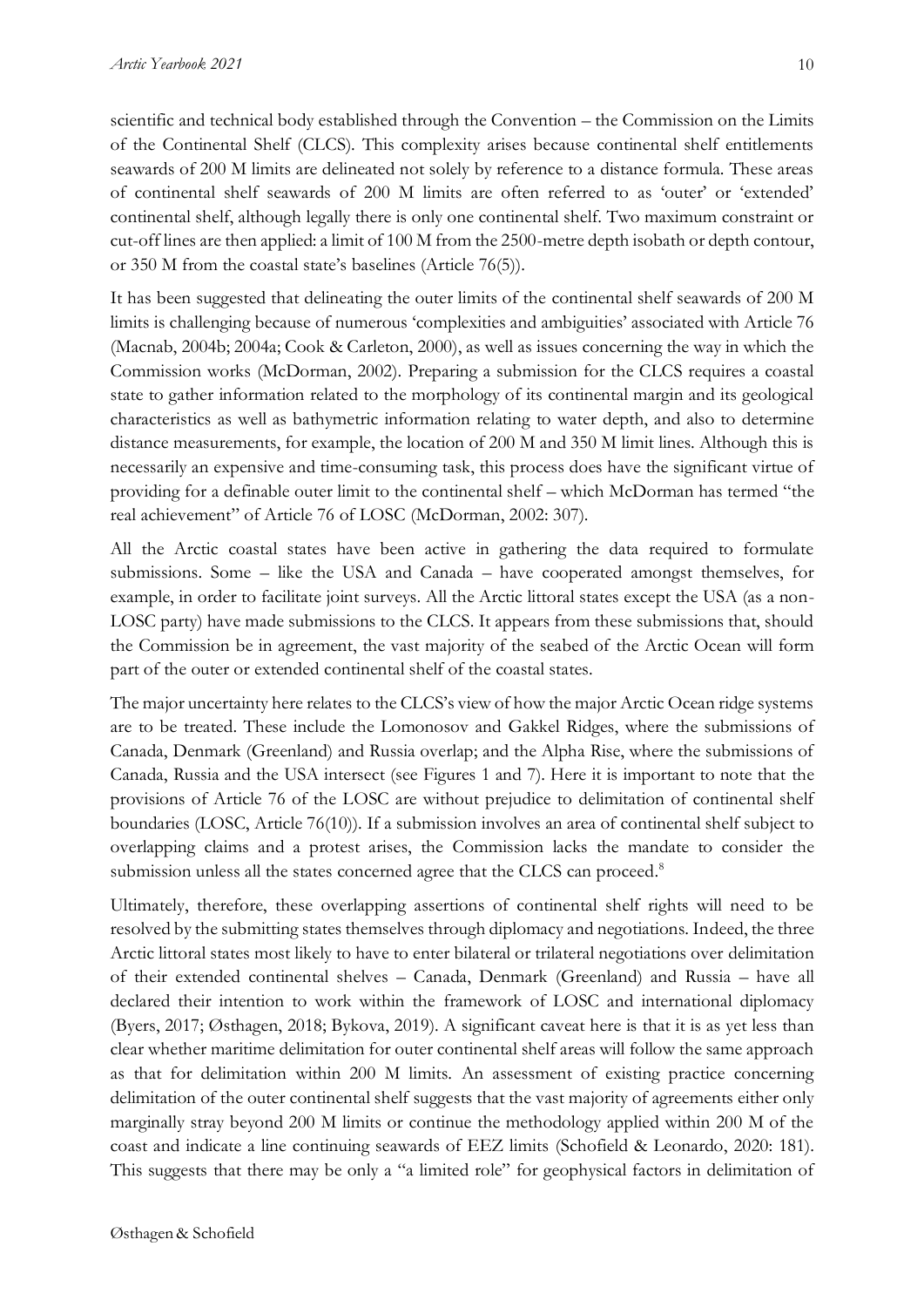outer continental shelf areas (Van Pay, 2012: 56), but the practice thus far is limited and there are exceptions to the rule.<sup>9</sup>



Figure 7: Arctic Ocean 200 M Limits and Undersea Features.

Source: Prepared for the authors by I Made Andi Arsana

# **The Arctic Ocean Experience**

We have outlined how the Arctic littoral states, in their efforts to delineate the outer limits of their maritime zones and delimit maritime boundaries where such claims overlap with those of neighbouring states, have largely abided by the international legal regime for the oceans (LOSC).

The counterpoint to this general compliance with the international law of the sea provisions is the practice of the Arctic States concerning some of the baselines from which maritime claims are predominantly measured. That said, excessive straight baselines claims are by no means confined to the Arctic Ocean (Lathrop, Roach, & Rothwell, 2019: 126–53). Fundamentally, affirming LOSC and agreeing on maritime boundaries in the Arctic region have not only been steps taken in order to provide frameworks for ocean-based resource development: they have involved efforts to ensure the primacy of the Arctic states as other actors are increasingly engaged in regional affairs ranging from science to fisheries.

Further, they have shown considerable innovation in their ocean boundary-making practice – as illustrated by the provisions in Canada and Denmark's treatment of Hans Island as well as provisions allowing for the boundary line to change in response to more accurate surveys of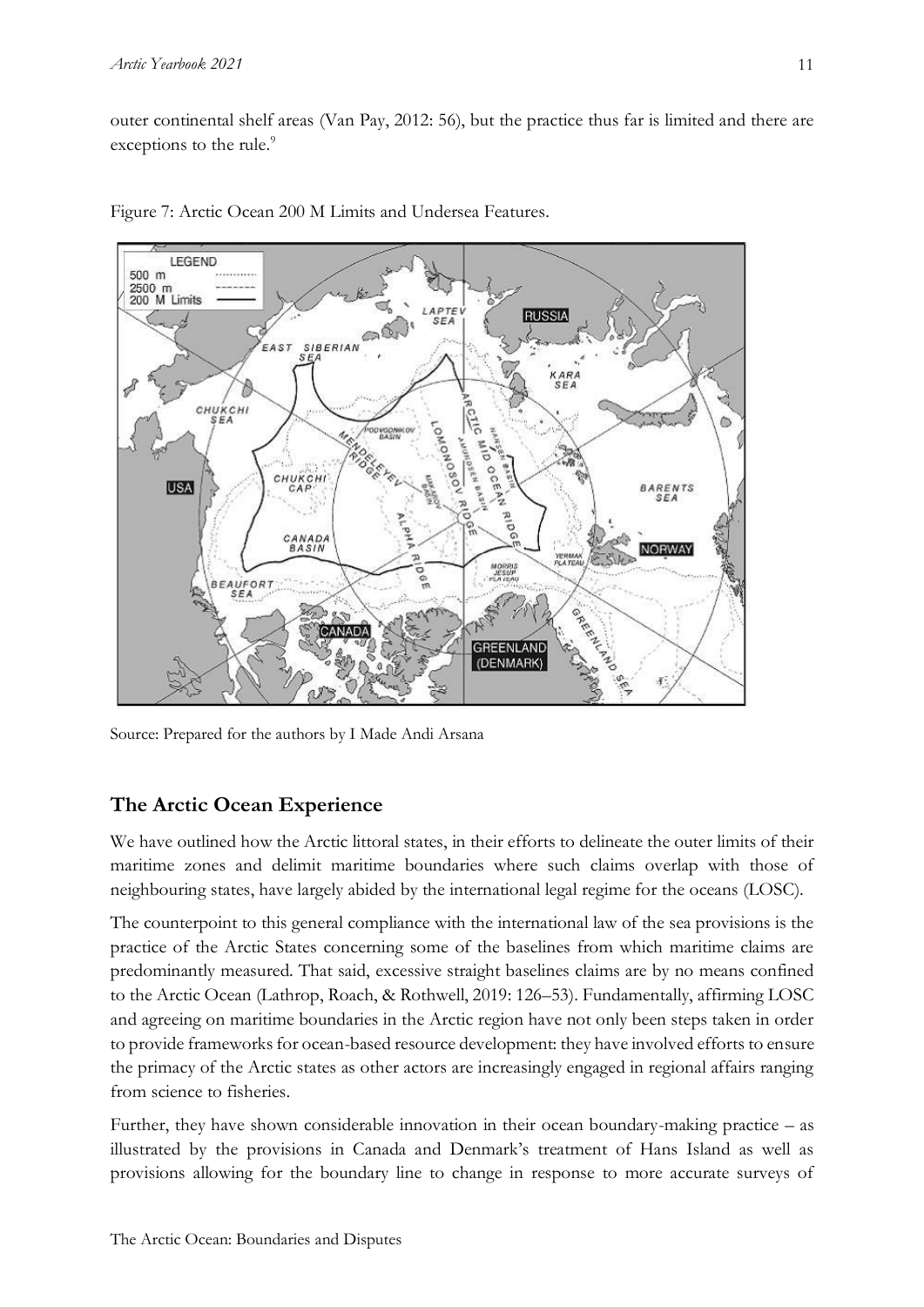formerly ice-covered coastlines. Similarly, innovation is evident in the USA–USSR/Russia and Norway–Russia's boundary arrangements concerning the creation of Special Areas.

Such creative practice may well be necessary in the future, especially in the context of a changing climate and coastline. This necessarily has implications for Arctic baselines, maritime zones and undelimited maritime boundaries. That said, efforts and experiences across the Arctic region are not uniform. In other words, the different boundary agreements and processes leading to those agreements across the Arctic do not seem to reflect any 'special Arctic circumstances' or one distinct *approach* to these issues. Rather, the resolution of each maritime delimitation dispute depends on a unique suite of inter-related issues specific to each distinct case.<sup>10</sup>

However, in a broad sense, it can be observed that the heightened attention given to the Arctic by the littoral states at the start of the new millennium appear to have prompted renewed efforts in settling the boundaries still in dispute at that time. Between 2006 and 2012, four agreements or tentative agreements were signed, while Canada and the USA embarked on an attempt to solve their maritime boundary delimitation issues in the Beaufort Sea even if a resolution remains out of sight for the present (Byers & Østhagen, 2017).

What seems clear from these Arctic cases is how the entitlements that LOSC has delivered to the littoral states has prompted cooperation, ranging from managing shared fish stocks (relevant across all cases examined here) to joint development projects regarding petroleum resources. While the 2010 maritime boundary treaty between Norway and the Russian Federation appears to have taken four decades to realise, it was arguably built on longstanding and substantive maritime cooperation. This is especially true with respect to fisheries in that part of the Barents Sea subject to competing maritime claims and, crucially, this fisheries-related cooperation continues to the present day. Similarly, despite concerns being raised over access to and control over the central Arctic Ocean, this area has featured a series of submissions to the relevant scientific and technical body established under the LOSC, the CLCS, as well as cooperative management of pressing issues through regional 'soft law' instruments, especially under the auspices of the Arctic Council.

The Arctic 'experience' in practice not only counters the reoccurring alarmist claims of territorial grabs, but it also showcases how the international legal framework that allows for maritime jurisdictional expansion underpins a situation devoid of outright conflict over who owns what, and where. What makes the Arctic Ocean exceptional with respect to maritime boundaries is that so many are *settled,* in contrast to the general trend across the world (e.g., Østhagen 2021). Moreover, relevant fisheries agreements and, perhaps more importantly, hydrocarbon resource-sharing arrangements have lowered the domestic costs for the Arctic states in regards to settling with neighbours.

Increased use of oceans as a resource base, for everything from seabed minerals to fisheries, has further heightened the importance of maritime space for states. However, as seen with the Arctic region, settling disputes *before* they escalate into outright conflict and/or stalemates can remove some of the impetus for friction. That is a lesson relevant not only to the Arctic, but to maritime regions across the globe.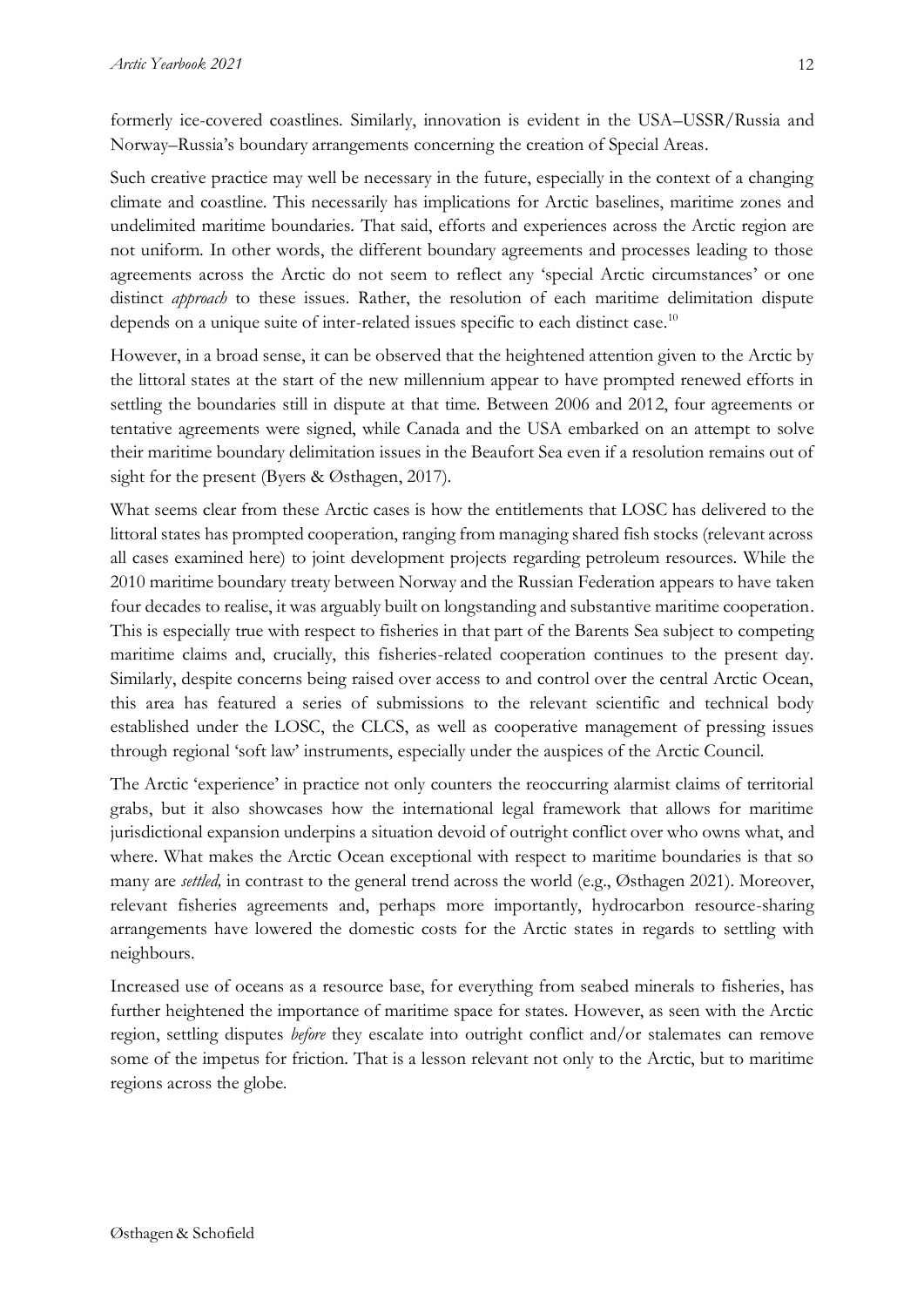#### **Notes**

- 1. This article builds on the chapter by the authors from 2020: "A Divided Arctic: Maritime Boundary Agreements and Disputes in the Arctic Ocean." in *Handbook on Geopolitics and Security in the Arctic*, edited by Joachim Weber. This is, however, an updated and adapted version. For an extended version of this article, see also Andreas Østhagen & Clive H. Schofield (2021) "An ocean apart? Maritime boundary agreements and disputes in the Arctic Ocean", *The Polar Journal*, DOI: 10.1080/2154896X.2021.1978234.
- 2. Amongst others (D. R. Rothwell 2012; Hoel 2009; D. Rothwell 1996; Byers 2013; Henriksen and Ulfstein 2011; Jensen 2016; Byers and Østhagen 2017; Schofield and Sas 2015; Townsend-Gault 2007; Fabri et al. 2021)
- 3. From time to time the issue of ratification is brought forward by US administrations from both parties, but the issue gets stranded in Congress (Roach and Smith, n.d., 10).
- 4. Source: (International Hydrographic Organization (IHO) 2014) Material from IHO-IAG publication C-51, *A Manual on Technical Aspects of the United Nations Convention on the Law of the Sea – 1982 (TALOS)*, Edition 5.0.0 dated June 2014 is reproduced with the permission of Professor Clive Schofield and Dr I Made Andi Arsana, authors of the animated graphics, and the Secretariat of the International Hydrographic Organization (IHO) and the Executive Council of the International Association of Geodesy (IAG) (Permission N° 8/2020 ) acting for the International Hydrographic Organization (IHO) and the International Association of Geodesy (IAG), which do not accept responsibility for the correctness of the material as reproduced: in case of doubt, the IHO-IAG's authentic text shall prevail. The incorporation of material sourced from IHO-IAG shall not be construed as constituting an endorsement by IHO or IAG of this product.
- 5. We have opted not to include the near-Arctic maritime boundary agreements between Iceland and Norway (Jan Mayen), and Iceland and Denmark (Faroe Islands), as these are just on the border of the Arctic Circle and do not extend into the Arctic Ocean proper.
- 6. (Svalbard Treaty 1920). For more on this dispute, see for example (Østhagen, Jørgensen, and Moe 2020; Tiller and Nyman 2015).
- 7. According to the Canadian government, '[t]he task force will explore options and provide recommendations on how to resolve outstanding boundary issues between the two nations. This includes the sovereignty of Hans Island, the maritime boundary line in Lincoln Sea and the Labrador Sea continental shelf overlap beyond 200 nautical miles.' (Global Affairs Canada 2018).
- 8. Rules of Procedure of the Commission on the Limits of the Continental Shelf, CLCS/40/Rev.1, 17 April 2008, Annex I, Article 5(a).
- 9. For example, geophysical factors were influential in respect of parts of the boundary seawards of 200 M limits agreed between Australia and New Zealand in 2004 (Schofield and Leonardo 2020, 175).
- 10. For a similar conclusion albeit with a country-specific focus, see (Byers and Østhagen 2017).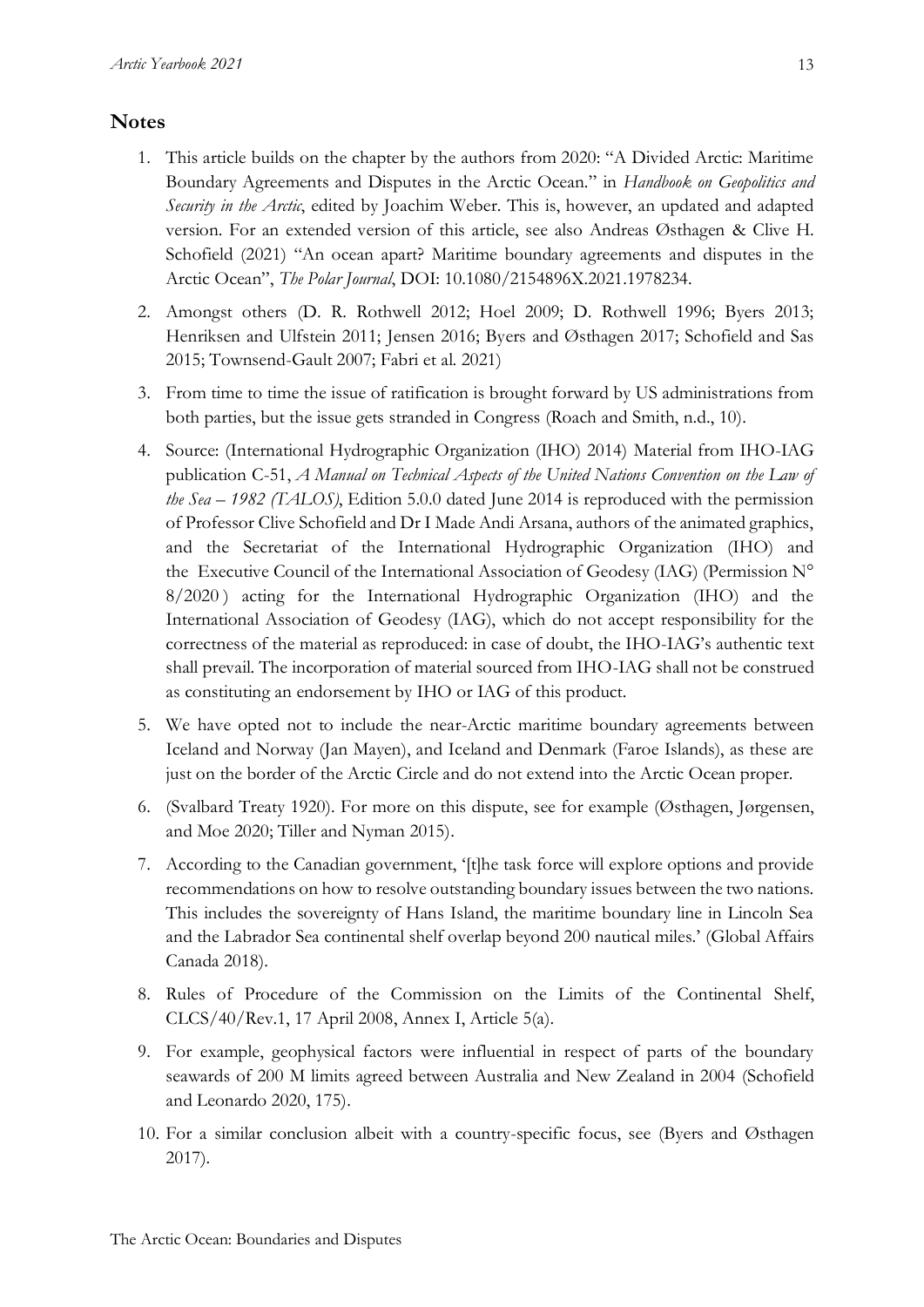# **References**

Alexander, Lewis M. 1993. "Canada–Denmark (Greenland)." In *International Maritime Boundaries Vol. 1-2*, edited by Jonathan I. Charney and Lewis M. Alexander, 371–78. Dordrecht: Martinus Nijhoff.

Baker, James S., and Michael Byers. 2012. "Crossed Lines: The Curious Case of the Beaufort Sea Maritime Boundary Dispute." *Ocean Development & International Law* 43 (March 2010): 70–95.

BBC News. 2007. "Russia Plants Flag under N Pole." *World*, August 2, 2007. http://news.bbc.co.uk/1/hi/world/europe/6927395.stm.

Byers, Michael. 2013. *International Law and the Arctic*. New York: Cambridge University Press.

———. 2017. "Crises and International Cooperation: An Arctic Case Study." *International Relations* 31 (4): 375–402.

Byers, Michael, and Andreas Østhagen. 2017. "Why Does Canada Have So Many Unresolved Maritime Boundary Disputes?" *Canadian Yearbook of International Law* 54 (October): 1–62.

Bykova, Alina. 2019. "Canada Makes Substantial Step in Arctic Territory Delimitation, Submits Claim Which Includes North Pole." *High North News*, May 27, 2019.

Canada–Denmark. 1973. *Agreement Relating to the Delimitation of the Continental Shelf between Greenland and Canada (with Annexes). Signed at Ottawa on 17 December 1973*. https://treaties.un.org/doc/Publication/UNTS/Volume 950/volume-950-I-13550-English.pdf.

———. 2004. "Exchange of Notes Constituting an Agreement to Amend the 1973 Canada– Denmark Continental Shelf Agreement." 5 and 20 April, 2004.

Canadian Department of Foreign Affairs. 2012. "Canada and Kingdom of Denmark Reach Tentative Agreement on Lincoln Sea Boundary." http://news.gc.ca/web/articleen.do?nid=709479.

Churchill, Robin R. 2001. "Claims to Maritime Zones in the Arctic - Law of the Sea Normality or Polar Peculiarity?" In *The Law of the Sea and Polar Maritime Delimitation and Jurisdiction*, 105–24. The Hague: Martinus Nijhoff.

Churchill, Robin, and Geir Ulfstein. 1992. *Marine Management in Disputed Areas: The Case of the Barents Sea*. London: Routledge.

Cook, P. J., and C. M. Carleton, eds. 2000. *Continental Shelf Limits: The Scientific and Legal Interface*. Oxford: Oxford University Press.

Denmark–Norway. 2006. *Agreement between the Government of the Kingdom of Norway on the One Hand, and the Government of the Kingdom of Denmark Together with the Home Rule Government of Greenland on the Other Hand, Concerning the Delimitation of the Continental Shelf and the Fis*.

Erdal, Linnea. 2013. "Independence on the Horizon A Study of the Interplay Between Sovereignty and Natural Resources in Greenland." Lysaker, Norway. https://www.fni.no/publications/independence-on-the-horizon-a-study-of-the-interplaybetween-sovereignty-and-natural-resources-in-greenland-article866-290.html.

Fabri, Helene Ruiz, Erik Franckx, Marco Benatar, and Tamar Meshel, eds. 2021. *A Bridge over*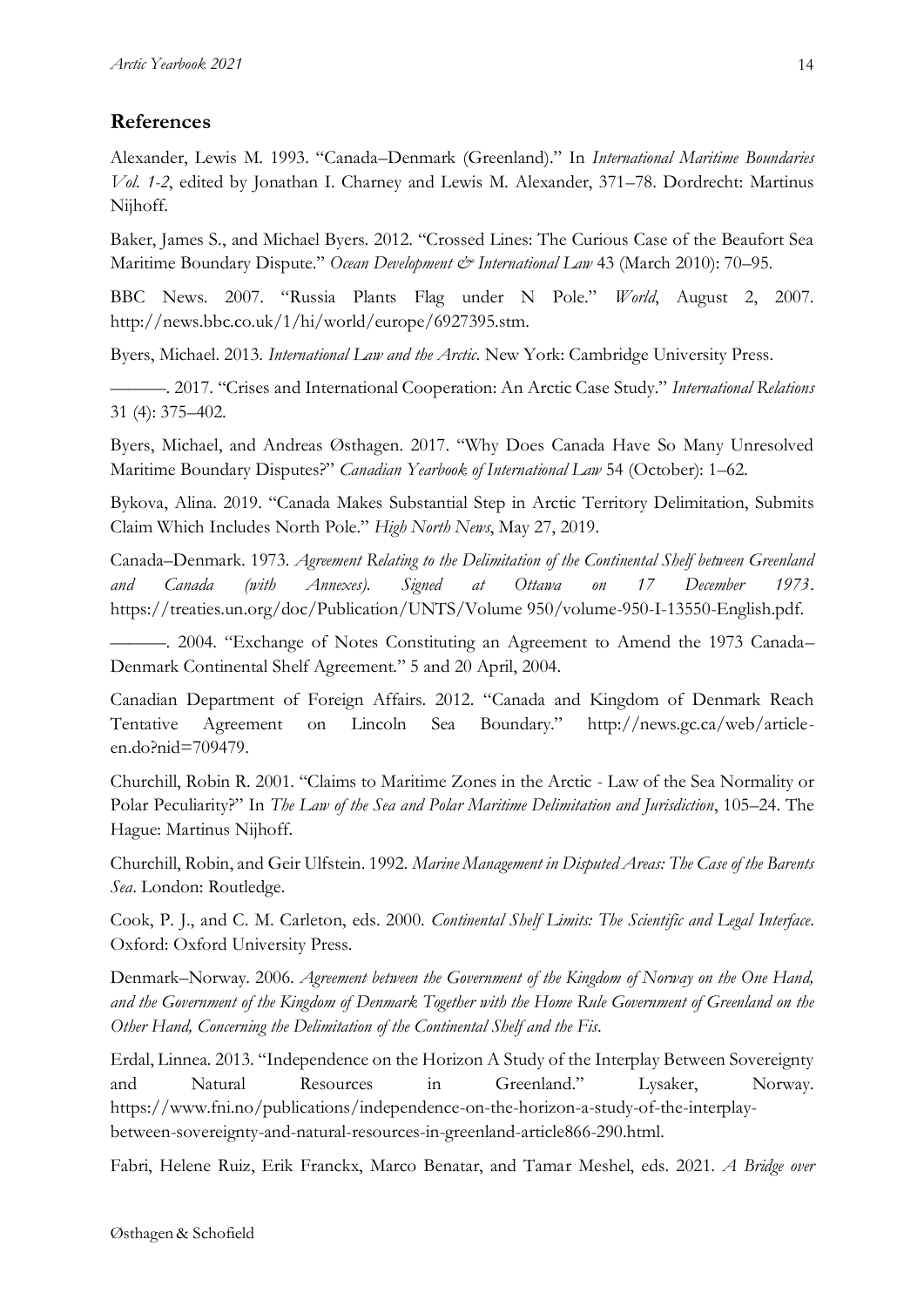*Troubled Waters: Dispute Resolution in the Law of International Watercourses and the Law of the Sea*. Leiden: Brill Nijhoff.

Fjærtoft, Daniel, Moe Arild, Natalia Smirnova, and Alexey Cherepovitsyn. 2018. "Unitization of Petroleum Fields in the Barents Sea: Towards a Common Understanding?" *Arctic Review on Law and Politics* 9: 72–96. https://doi.org/10.23865/arctic.v9.1083.

Global Affairs Canada. 2018. "Canada and the Kingdom of Denmark (with Greenland) Announce the Establishment of a Joint Task Force on Boundary Issues." Government of Canada. 2018.

Government of Canada. 2010. "Speech from the Throne," March 3, 2010. http://www.speech.gc.ca/eng/media.asp?id=1388.

Great Britain-Russia. 1825. "Great Britain-Russia: Limits of Their Respective Possessions on the North-West Coast of America and the Navigation of the Pacific Ocean." 75 CTS 95: 16 February 1825.

Henriksen, Tore, and Geir Ulfstein. 2011. "Maritime Delimitation in the Arctic: The Barents Sea Treaty." *Ocean Development & International Law* 42 (1–2): 1–21.

Hoel, Alf Håkon. 2009. "Do We Need a New Legal Regime for the Arctic Ocean?" *The International Journal of Marine and Coastal Law* 24 (2): 443–56.

Hønneland, Geir. 2012. *Making Fishery Agreements Work: Post-Agreement Bargaining in the Barents Sea*. Cheltenham: Edward Elgar.

International Hydrographic Organization (IHO). 2014. "A Manual on Technical Aspects of the United Nations Convention on the Law of the Sea - 1982 (TALOS)." Special Publication No.51, 5th edition.

Jensen, Øystein. 2016. "The International Code for Ships Operating in Polar Waters: Finalization, Adoption and Law of the Sea Implications." *Arctic Review on Law and Politics* 7 (1): 60–82. https://doi.org/10.17585/arctic.v7.236.

Kingdom of Denmark. 2004. "Royal Decree on Amendment of Royal Decree on Delimitation of the Territorial Waters of Greenland, 15 October 2004." http://www.un.org/Depts/los/doalos\_publications/LOSBulletins/bulletinpdf/bulletin56e.pdf.

Lathrop, Coalter G., J. Ashley Roach, and Donald R. Rothwell, eds. 2019. *Baselines under the International Law of the Sea: Reports of the International Law Association Committee on Baselines under the International Law of the Sea*. Leiden: Brill Nijhoff.

Lavrov, Sergei, and Jonas Gahr Støre. 2010. "Canada, Take Note: Here's How to Resolve Maritime Disputes." *The Globe and Mail*, September 21, 2010. http://www.theglobeandmail.com/opinion/canada-take-note-heres-how-to-resolve-maritimedisputes/article4326372/.

Mackrael, Kim. 2012. "Canada, Denmark Closer to Settling Border Dispute." *Globe and Mail*, November 29, 2012.

Macnab, Ron. 2004a. "The Case for Transparency in the Delimitation of the Outer Continental Shelf in Accordance with LOSC Article 76." Ocean Development & International Law 35: 1-17.

———. 2004b. "The Outer Limit of the Continental Shelf in the Arctic Ocean." In *Legal and*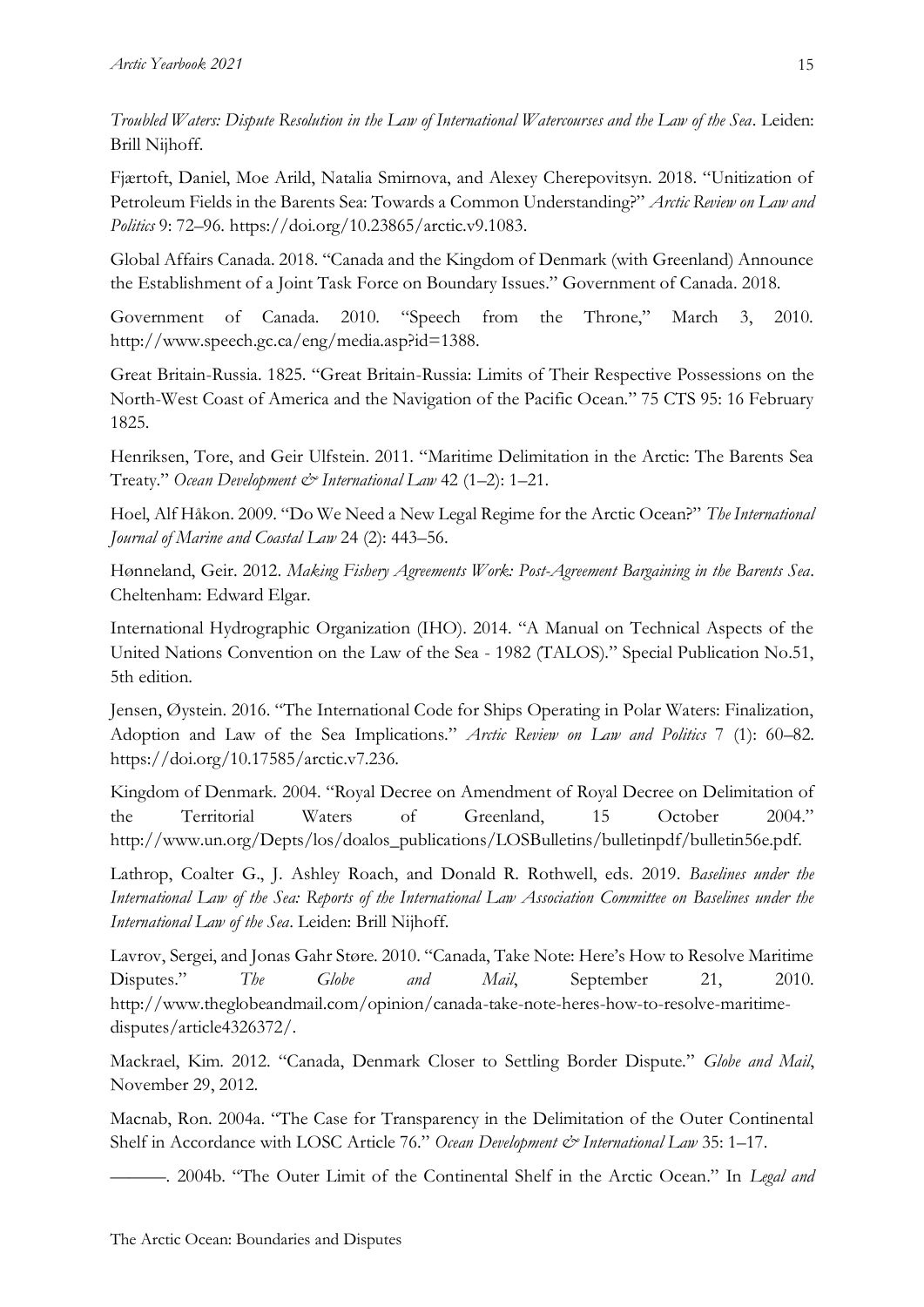*Scientific Aspects of Continental Shelf Limits*, edited by M. H. Nordquist, J. N. Moore, and T. H. Heidar. Leiden: Martinus Nijhoff Publishers.

McDorman, Ted L. 2002. "The Role of the Commision on the Limits of Continental Shelf: A Technical Body in a Political World." *International Journal of Marine and Coastal Law* 17: 301.

Moe, Arild, Daniel Fjærtoft, and Indra Øverland. 2011. "Space and Timing: Why Was the Barents Sea Delimitation Dispute Resolved in 2010?" *Polar Geography* 34 (3): 145–62.

Norway–Russian Federation. 2010. "Treaty between Norway and the Russian Federation Concerning Maritime Delimitation and Cooperation in the Barents Sea and Arctic Ocean, 15 September 2010."

Norwegian Government. 2010. "Joint Statement on Maritime Delimitation and Cooperation in the Barents Sea and the Arctic Ocean." *Press Release*, 2010.

Novosti, RIA. 2007. "Russia Guided By International Law In Its Polar Shelf Probe." *RIA Novosti*, August 3, 2007.

Østhagen, Andreas. 2018. "Geopolitics and Security in the Arctic." In *Routledge Handbook of the Polar Regions*, edited by Mark Nuttall, Torben R. Christensen, and Martin Siegert, 348–56. Abingdon, UK: Routledge.

———. 2021. "Troubled Seas? The Changing Politics of Maritime Boundary Disputes." *Ocean & Coastal Management* 205 (May 2021): 105535. https://doi.org/10.1016/j.ocecoaman.2021.105535.

Østhagen, Andreas, Anne-Kristin Jørgensen, and Arild Moe. 2020. "Рыбоохранная Зона Шпицбергена: Как Россия и Норвегия Разрешают Арктические Разногласия ('The Svalbard Fisheries Protection Zone: How Russia and Norway Manage an Arctic Dispute')." *Арктика и Север (Arctic and North)* 40: 183–205. http://www.arcticandnorth.ru/article\_index\_years.php?ELEMENT\_ID=348131.

Oude Elferink, Alex G. 2007. "Maritime Delimitation between Denmark/Greenland and Norway." *Ocean Development & International Law* 38 (4): 375–80.

Parfitt, Tom. 2007. "Russia Plants Flag on North Pole Seabed." *The Guardian*, August 2, 2007.

Pay, Brian J. Van. 2012. "Disputed Areas Beyond 200 Nautical Miles: How Many and Will Geophysical Characteristics Matter in Their Resolution?" In *Maritime Border Diplomacy*, edited by Myron H. Nordquist and John Norton Moore. Leiden/Boston: Martinus Nijhoff Publishers.

Roach, J. Ashley, and Robert W. Smith. n.d. *Excessive Maritime Claims*. 3rd ed. Leiden/Boston: Martinus Nijhoff Publishers.

Rothwell, Donald. 1996. *The Polar Regions and the Development of International Law*. *Cambridge Studies in International and Comparative Law CN - KZ4110.P65 R68 1996*.

Rothwell, Donald R. 2012. "International Straits and Trans-Arctic Navigation." *Ocean Development and International Law* 43 (3): 267–82.

Russia–Norway. 2007. "Agreement between the Russian Federation and the Kingdom of Norway on the Maritime Delimitation in the Varangerfjord Area (2007)." *UN Law of the Sea Bulletin 42*, 2007.

Russia–United States. 1867. "Convention Ceding Alaska between Russia and the United States, 30